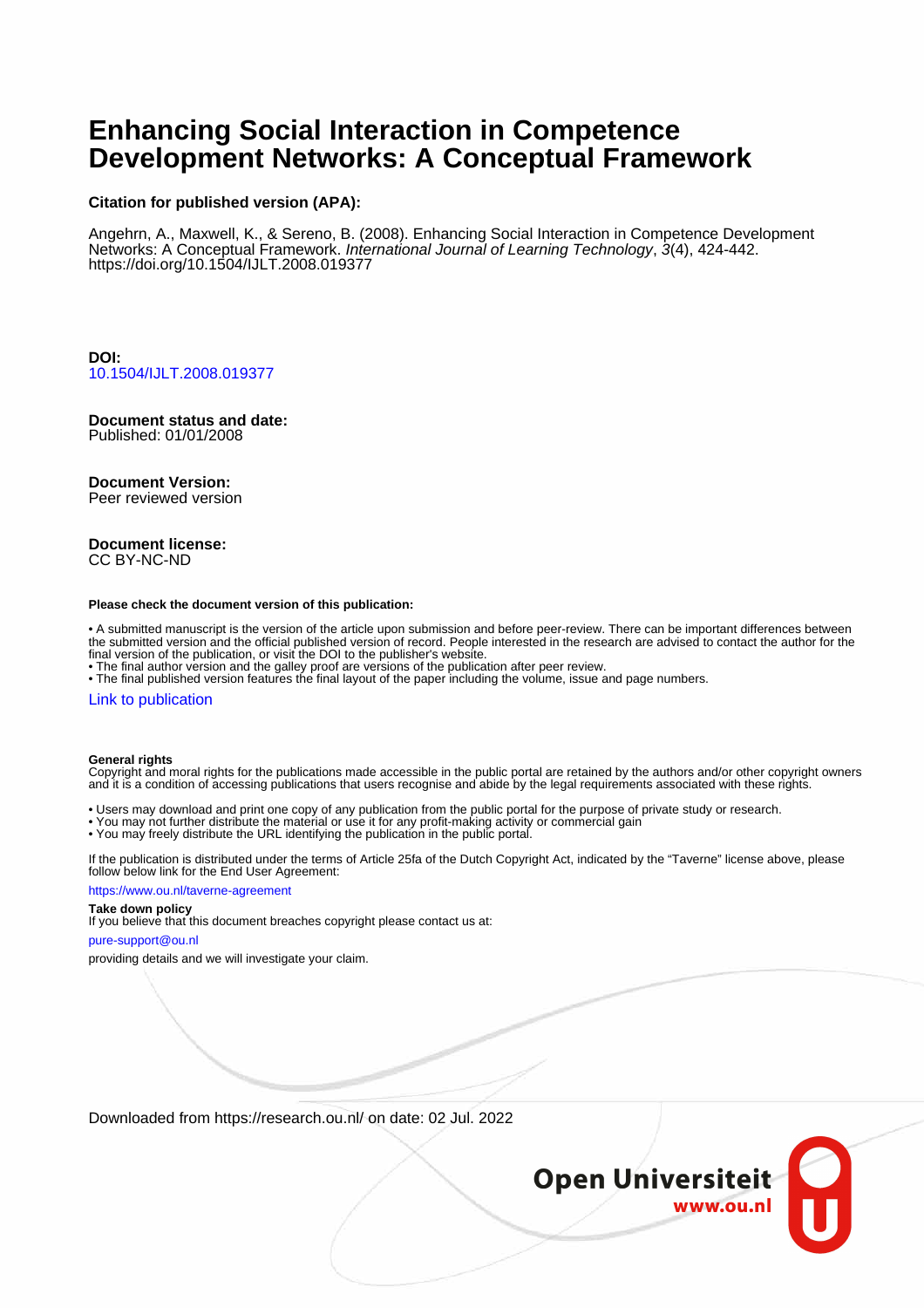# **Enhancing Social Interaction in Competence Development Networks: A Conceptual Framework**

# Albert A. Angehrn\*, Katrina Maxwell & Bertrand Sereno\*\*

Centre for Advanced Learning Technologies (CALT) INSEAD, The European Institute of Business Administration Boulevard de Constance, F-77300 Fontainebleau, France E-mail: albert.angehrn@insead.edu Email: katrina.maxwell@insead.edu \* Corresponding author

Center for Creative Leadership Avenue de Tervuren, 270 B-1150 Brussels, Belgium Email: serenob@ccl.org \*\* This author contributed to the article while he was working at INSEAD.

**Abstract:** This paper addresses the challenge of enhancing social interaction through value-added connections among online community members engaged in knowledge exchange. We report on our exploration of three types of connection dynamics: (1) features enabling network members to visualize and browse through relationship networks, (2) intelligent agents and (3) innovative game dynamics aimed at stimulating the identification and establishment of value-adding connections between users and knowledge assets, individuals, groups, and communities. We describe here how such dynamics could be embedded in lifelong competence development networks.

**Keywords:** connection dynamics, intelligent social agents, connection games, network visualization, lifelong competence development, knowledge management, virtual communities.

**Biographical notes:** Albert A. Angehrn holds a doctoral degree in Mathematical Sciences and is Professor of IT and Entrepreneurship at INSEAD, where he directs the Centre for Advanced Learning Technologies (CALT). His research concentrates on the design and dynamics of virtual environments in business and learning, the application of connection dynamics in virtual communities and innovative collaboration and learning processes, with a focus on advanced learning technologies and multimedia simulations

Katrina Maxwell is a Senior Research Fellow in the Centre for Advanced Learning Technologies at INSEAD. She holds a Ph.D. in Mechanical Engineering and is the author of *Applied Statistics for Software Managers*. Her current research interests include the social aspects of information systems, career development, and the measurement of learning.

Bertrand Sereno works as a design specialist at the Centre for Creative Leadership European office in Brussels. His mission is to design customized interventions addressing the business needs of leaders and organizations. He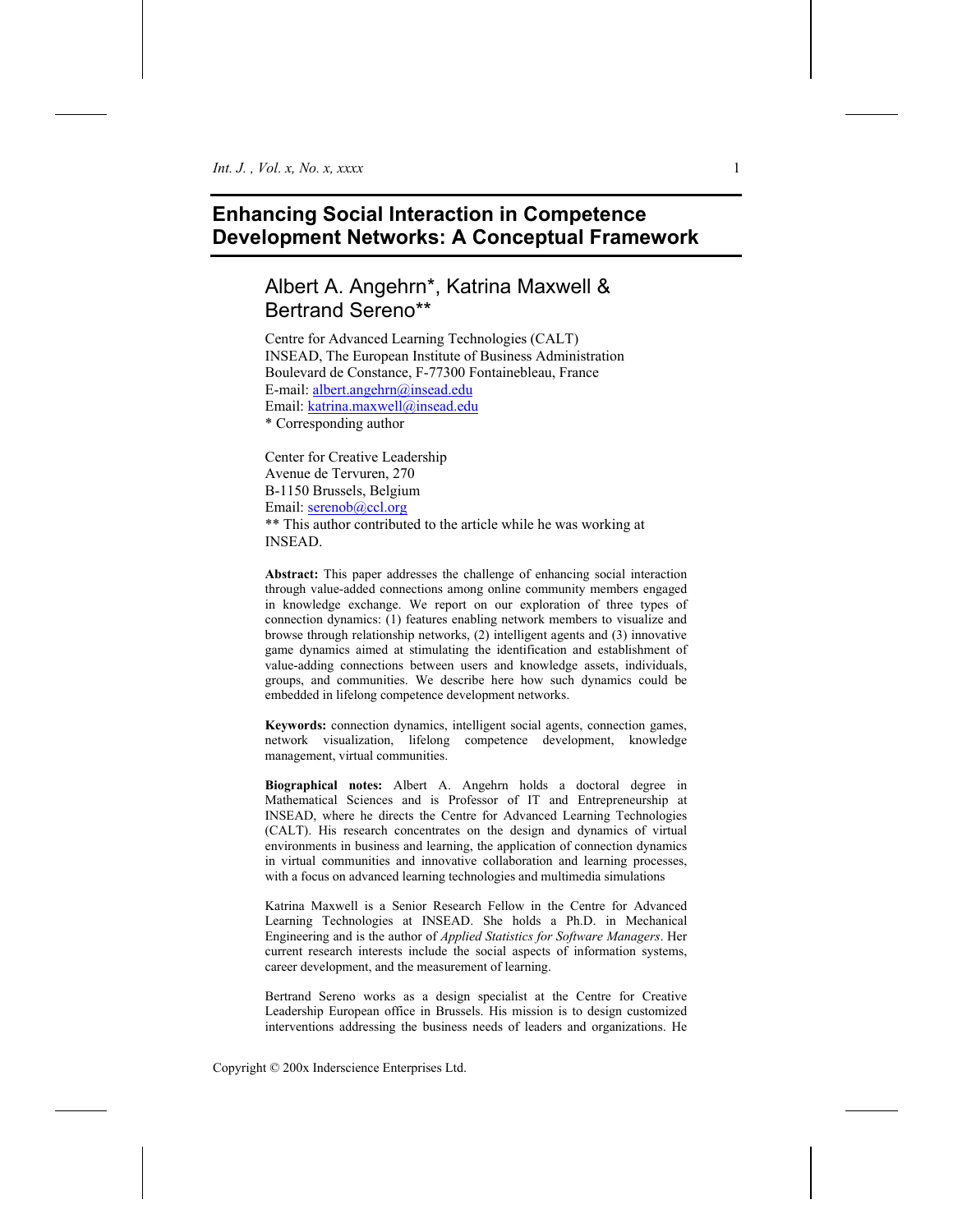holds a Maîtrise and a Diplôme d'Etudes Approfondies in IT from Université de Savoie, France, and a Ph.D. in collaborative sense-making from the Open University, United Kingdom.

### **1 Introduction**

Stimulating knowledge exchange in on-line communities is a challenging task. Even if the system's repository contains many knowledge assets and has a large user community, it is still difficult to connect individuals to relevant knowledge assets and people. Better search capabilities were the most frequently sited improvement requested by IT professionals in a recent survey about their on-line community experience (King Research, 2007). Other areas for improvement included full-time moderators, whose role includes connecting people to content or people to people, and resident subject matter experts. Furthermore, in one consulting firm which strongly encouraged the use of its computerized knowledge repository, managers asked to describe information sources important to the successful completion of their projects immediately and spontaneously named specific people and almost never mentioned the repository (Levin and Cross, 2004). These findings strongly suggest that people prefer to obtain information from other people rather than documents. In addition, social learning processes based on human interaction are necessary to transform information into knowledge (Sawhney and Prandelli, 2000). Nonetheless, the vast majority of knowledge management systems fail to thrive because they do not take sufficiently into account the emotional, psychological and social needs of individuals. Thus one of the main trends today is to extend traditional knowledge management functionalities with new features which build on the social nature of knowledge exchange networks and communities (Cheak et al, 2006; Brown and Duguid, 2000; Cross et al, 2001; Wenger et al, 2002). The ultimate objective of such advanced features is to support the social exchanges that occur between community members; in particular, the ability to generate and sustain '*connections'* between users, and to stimulate them to actively participate in sharing and building on each others' knowledge and experience (McAfee, 2006; O'Reilly, 2005).

Knowledge exchange is particularly valuable in situations where feedback and advice from others is key, such as competence development, where people need access to knowledge and unbiased people to help them reflect on their current competences, learn which functions or jobs are within their reach, and explore the possibility of learning new skills or working in a new field. The application context considered in this paper is linked with the TENCompetence Integrated Project funded by the European Commission's 6th Framework Programme (Koper and Specht, 2006), where the focus is on interactive online systems supporting competence development networks and providing individuals interested in extending their competences with an overview of competence development opportunities (CDOs). In such a system, users are able to access information related to a variety of CDOs, including not only traditional courses, workshops, and reference material, but also 'live' resources, such as communities of practice developed around a given competence, or experts and peer groups. Such systems can be considered as interactive knowledge repositories which inform and guide competence development decisions in organizations, educational institutions, and individuals. The main challenge in this type of system is to (i) provide sustainable value to users, and at the same time (ii) stimulate users to contribute their knowledge, insights and experiences on a continuous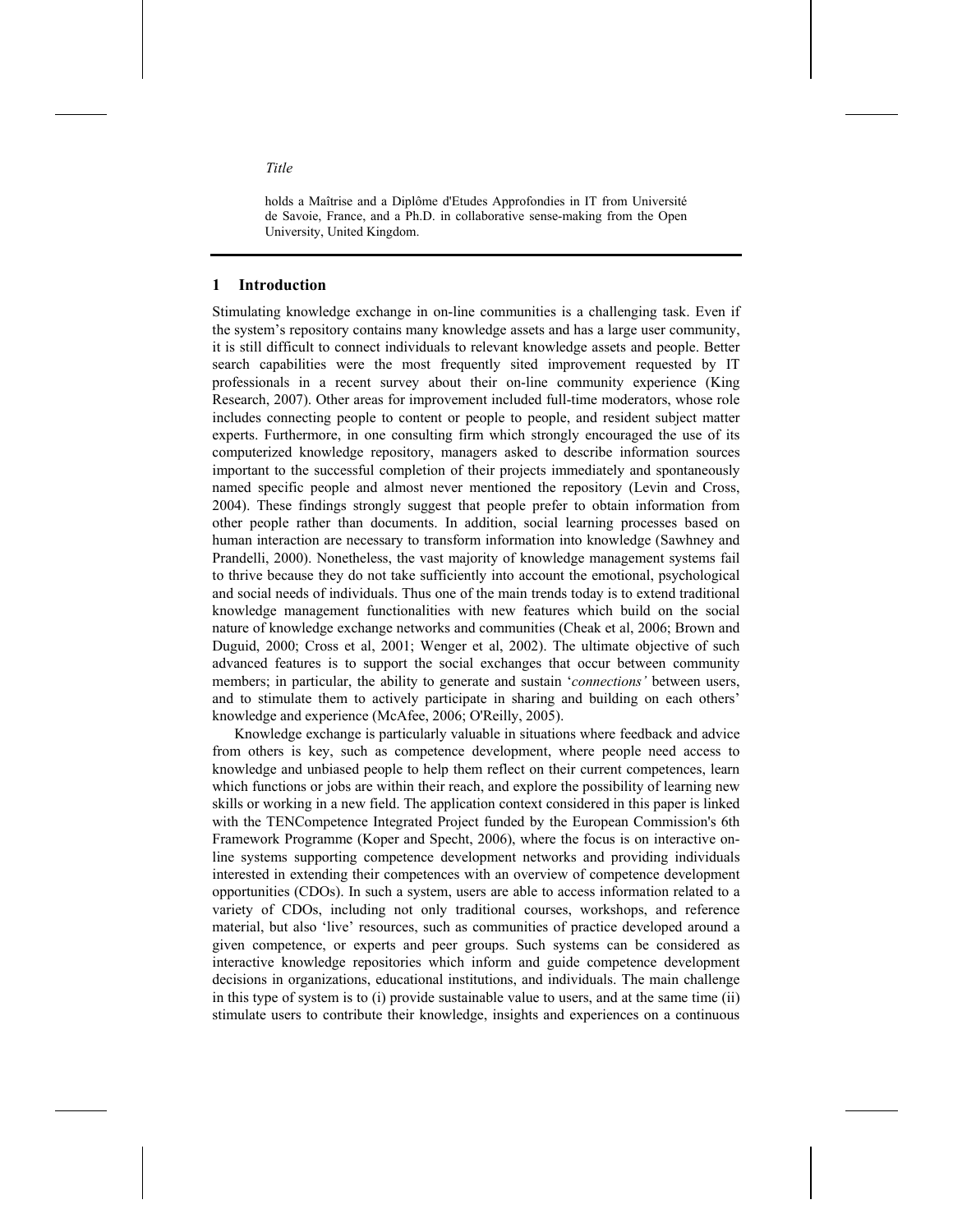basis. In order to address (i) and (ii), we hypothesize that users seeking competence development support go through several phases (cf. figure 1) corresponding to Rogers' change and adoption stages (Rogers, 2003).

#### [Figure 1 about here]

At first, users might act very much as 'free-riders' and passive 'lurkers'. In this first phase, the main objective is to help users become increasingly aware of and familiar with what is going on in the network by encouraging them to explore the system to see how it could effectively support them in identifying relevant competence development experiences and opportunities. In a second phase, users might develop increased interest in the system and the users' community and become gradually more actively engaged and motivated to spend their time with the system. It is in this critical phase that users can move beyond passively "watching" the content of the system and the behaviour of other users. They will start realizing the value of expressing their own insights related to specific CDOs, or the value of extending their user profiles with more information about themselves and their competence development objectives. Once their interest is high enough, users are expected to enter the third phase, and start becoming actively involved by contributing their own experiences, engaging in exchanges and gradually establishing relationships with other users. If they see that these exchanges are valuable and recognize the system and the network as a significant support for their competence development process, this phase will lead to a final "adoption" phase in which users will develop the necessary motivation and competence to become active members of the network, engaging in a mutually productive and sustainable knowledge exchange with the system and the users' community.

One way to increase user value is to help them connect with relevant people. New social ties can help one discover opportunities, sharpen one's own thinking, and provide links to new communities. Connecting people increases the number of their social ties which increases their social capital. At the organizational level, communities of practice improve organizational performance by developing and maintaining social capital among community members (Lesser and Storck, 2001). Connecting people also allows them to fulfil their needs for being, knowing, building and ensuring. Contact with other people is a basic human need (Maslow, 1987). In addition to accessing knowledge, people need other people to build personal and professional projects. Increased "connectedness" helps generate ideas, especially from connections with creative people and people in other disciplines (Sawhney and Prandelli, 2000; Fliaster and Spiess, 2008). People also now wish to increase their connectedness in order to ensure their future. As we often hear that most new jobs come through new contacts, we seek to increase our number of professional contacts as a sort of unemployment insurance. Thus the desire to acquire a large number of connections might now have even more to do with our basic need for safety then our need to belong. In order to support users in competence development networks, we have identified four distinct domains in which users' 'connectedness' can be gradually enhanced in a significant way via the establishment of new connections or the strengthening of existing ones. These four distinct domains determine a structured context for injecting different connection dynamics in the system.

[Figure 2 about here]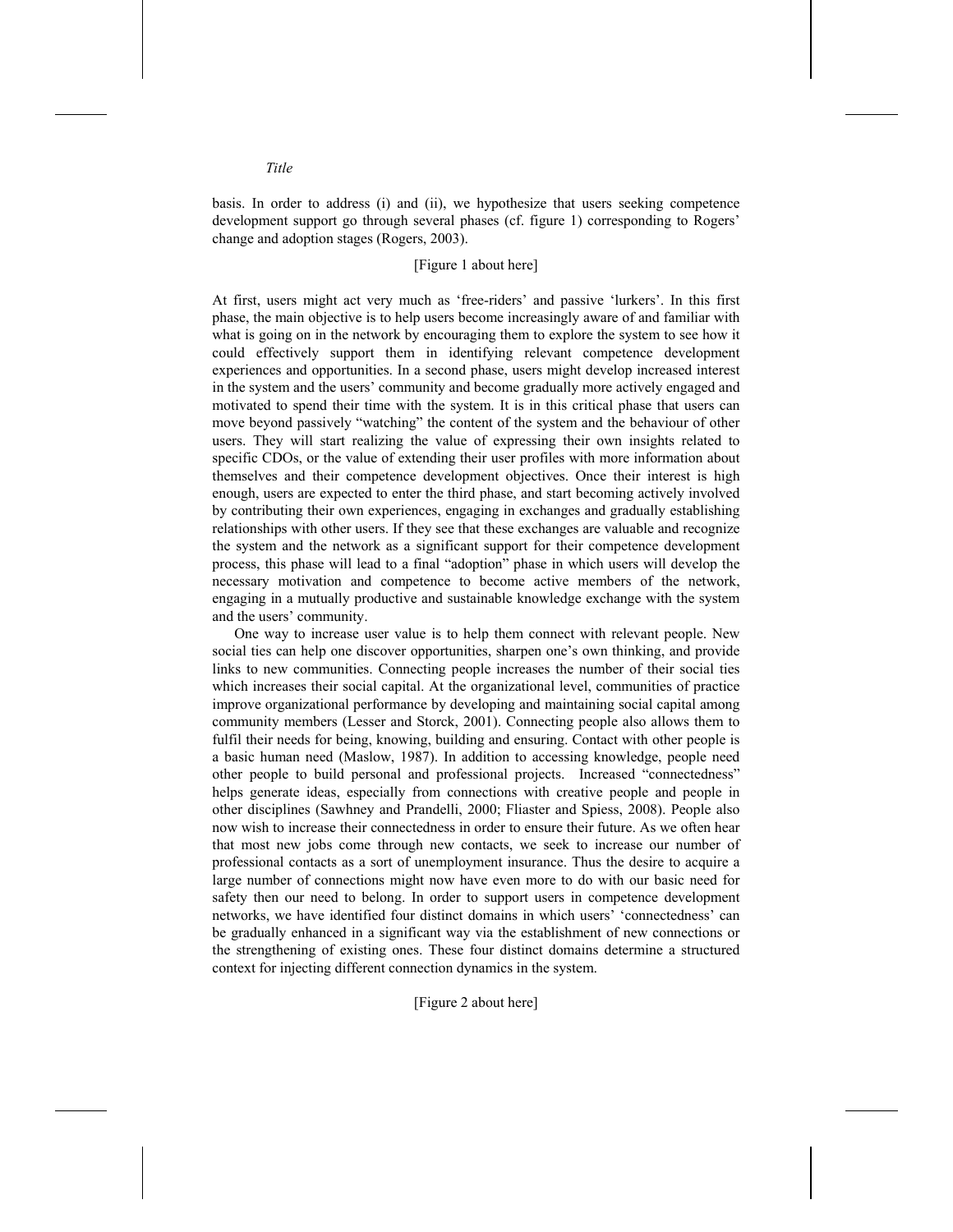As illustrated in Figure 2, the four domains include: (i) Helping users to better "connect" *to themselves* (in which case value can be created by letting users reflect on their own competence development experiences and objectives, as well as on their personal profiles), (ii) Helping users to better "connect" *to the user community* (identification of relevant users and groups, notification of and involvement in community roles and events), (iii) Helping users to better "connect" *to CDOs documented in the system* (recommendation of relevant CDOs and CDO categories) and (iv) Helping users to better "connect" *to the system itself* (to enhance the users' competence to generate, extract value from, and contribute to the system).

In this paper, we report on our exploration of three specific connection-enhancing features and dynamics: network visualization and navigation tools, agents and games, and describe how they could be embedded in lifelong competence development networks. Network visualization and navigation tools provide means to browse and filter the network, making the most use not only of one's network, but also of the networks of each member of one's network. Stimulus agents are responsible for suggesting connections between users and/or knowledge assets and competence development opportunities. Finally, innovative game dynamics contribute to the development of rich exchanges within and across community members via learning-by-doing experiences. These connection dynamics are aimed at helping users move efficiently through the four phases of the competence development lifecycle, providing them with the motivation, the competence and the confidence necessary to gradually become well-connected, aware, involved, engaged users, who can extract value from their system usage and at the same time contribute to the community by pro-actively sharing their experience and the expertise they have developed over time.

The remainder of the paper is structured as follows. In the first section we describe the network navigation features which we are adding to help users make sense of the social network, the CDOs and their connections. In the following section we describe how connection agents and game dynamics can enhance the connectedness of users. Next we describe in more detail the original connection games we are currently developing. We then provide two usage scenarios which illustrate how these connection-enhancing features and dynamics could be used in a competence development network. We conclude with a discussion of the specific research questions which we are exploring further.

#### **2 Network Navigation Functionalities**

A competence development network can be expected to contain a huge amount of data about knowledge assets and people in addition to an abundance of links between them. To find relevant information in such a network, more sophisticated techniques are needed to aid the search process, as well as visualize the data. Network visualisation refers to a set of techniques commonly used to provide graphical and often interactive ways to tackle the complexity of a networked structure, i.e. a collection of nodes (representing 'objects' or 'actors') and edges (representing 'relationships' or 'linkages' between these objects). Networks can be used to represent individuals, teams, or organizations and their communication patterns (Wasserman, 1994), individuals and their attributes (Heer and Boyd, 2005), knowledge assets (as nodes) and the topics they share (as 'qualified' edges), as in many current Web 2.0 platforms, and combinations of some or all of the above, as in the recent Knosos platform (Coenen et al., 2006). We are following such a hybrid approach as our networks are composed of knowledge assets (CDOs, learners, competences, tags…), learners, and typical relationships such as 'addresses' (between a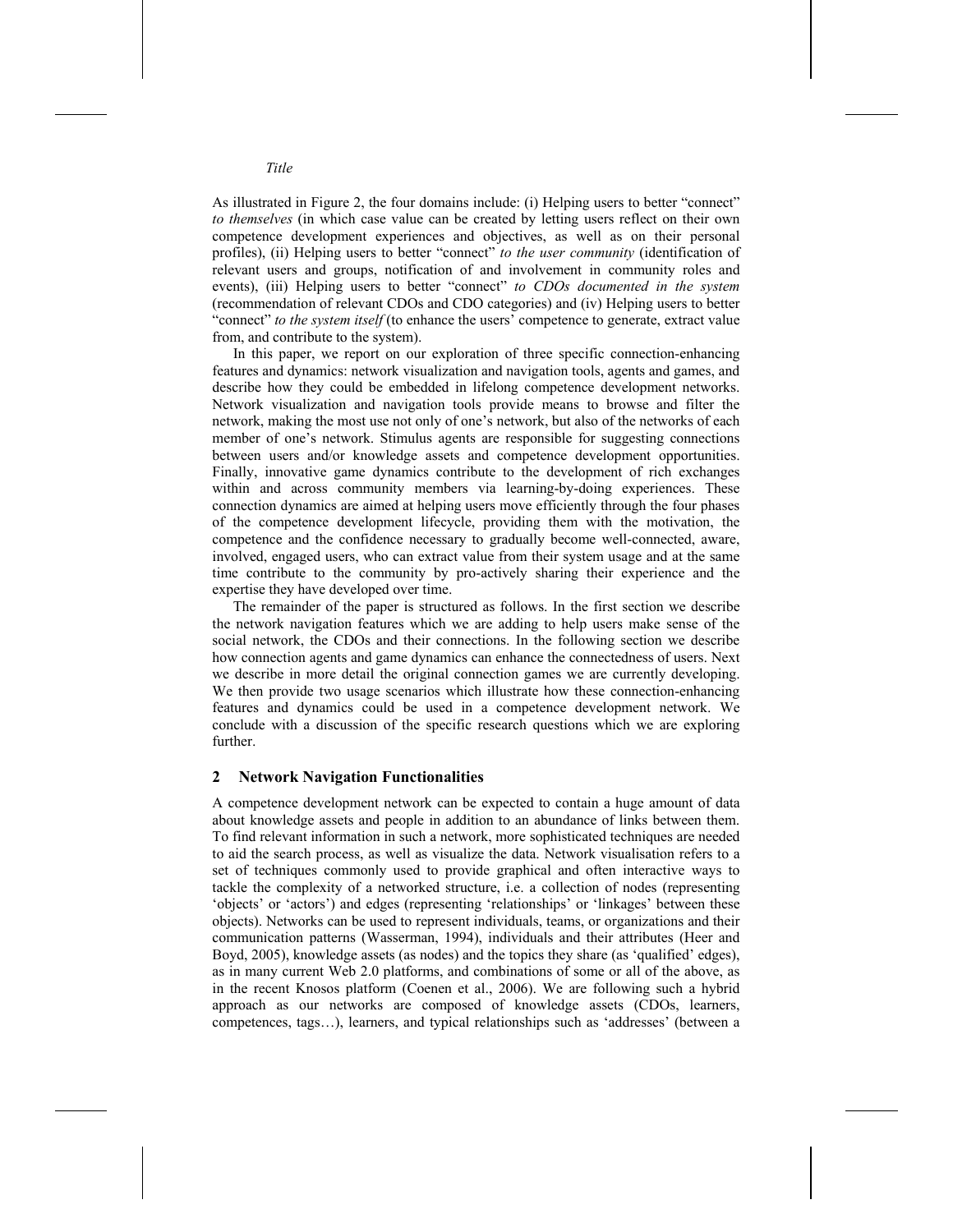competence node and a CDO node), 'describes' (between a tag and a CDO), 'has undertaken' (between a learner and a CDO), or 'is my friend' (between two learners).

We are also identifying which features, among the ones commonly developed in navigation modules, are particularly suited to a competence development context, and which ones need to be added to help learners make sense of the social network, the CDOs and the connections between them. Finding the most central nodes (the most commonly referred to by learners) in the network can be the first of these features. The centrality of a node can be seen as a measure of the quality of a CDO, which can therefore help newcomers focus on these highly-sanctioned items. This feature can be coupled with a possibility to specify a node as a central node, thus providing a starting point in a quest for a relevant CDO that can be displayed again at any time.

Filtering features can also help reducing the complexity of a network which may intimidate newcomers. Both qualitative and quantitative filters can be applied, in order to display only the nodes matching a given criterion, the relationships matching a given criterion, or a combination of them. Learners can thus decide to display only the CDOs containing a particular word in their description. They can also apply filters on the relationship, to find all the CDOs addressing a given competence. Later, they will be able to display, for instance, CDOs that address one particular competence and that have been undertaken by someone in the immediate network of the learner. Singling out relevant CDOs is of course only one of the ways to create value out of the networked representation. Learners can also make use of these features to extend their network and to get in touch with their peers, by identifying who is looking for the same competences in their network, or who, in the networks of each member of their networks, knows about a given competence.

The key contribution of network visualisation techniques is their ability to visualise and support interaction with complex and interrelated data. Different sources of qualitative and quantitative information can be included in a graph, such as the type of a node, the number of its connections, and the type of these connections. Various graphical representations can be used to convey these dimensions, including variations on the size of the node, a colour scheme, or a shape. In a competence development context, CDOs that are consistently rated above average by their users could be displayed in green, while the ones which do not seem to encounter success could be displayed in red. Similarly, green arrows could be used to point to CDOs addressing competences that are required to undertake the current CDO in proper conditions, while blue arrows could connect CDOs with related competences. We might also wish to visualise the historic evolution of the network over a long period. This could allow users to identify new competence development opportunities as opposed to competence development opportunities which may have been used extensively two years ago but that have not seen much use recently.

Visualization adds value to users by helping them find patterns and unexpected relations in data. For example, visualizing social networks helps people make sense of the mass of potential relations they observe (Krackhardt and Kilduff, 1999). Network visualization can also be used to link people with their contribution to knowledge assets. People can evaluate the "willingness to help" and subject matter expertise of individuals by seeing if they make contributions to knowledge assets and by judging the quality of their contributions. In addition, social network visualization also effects how others perceive your social network and thus impacts their impression of your power and reputation.

We are currently developing a prototype in order to validate our hypothesis that facilities to visualize and browse through a graphical representation of a network of people and CDOs are better than the flat, linear representations found in previous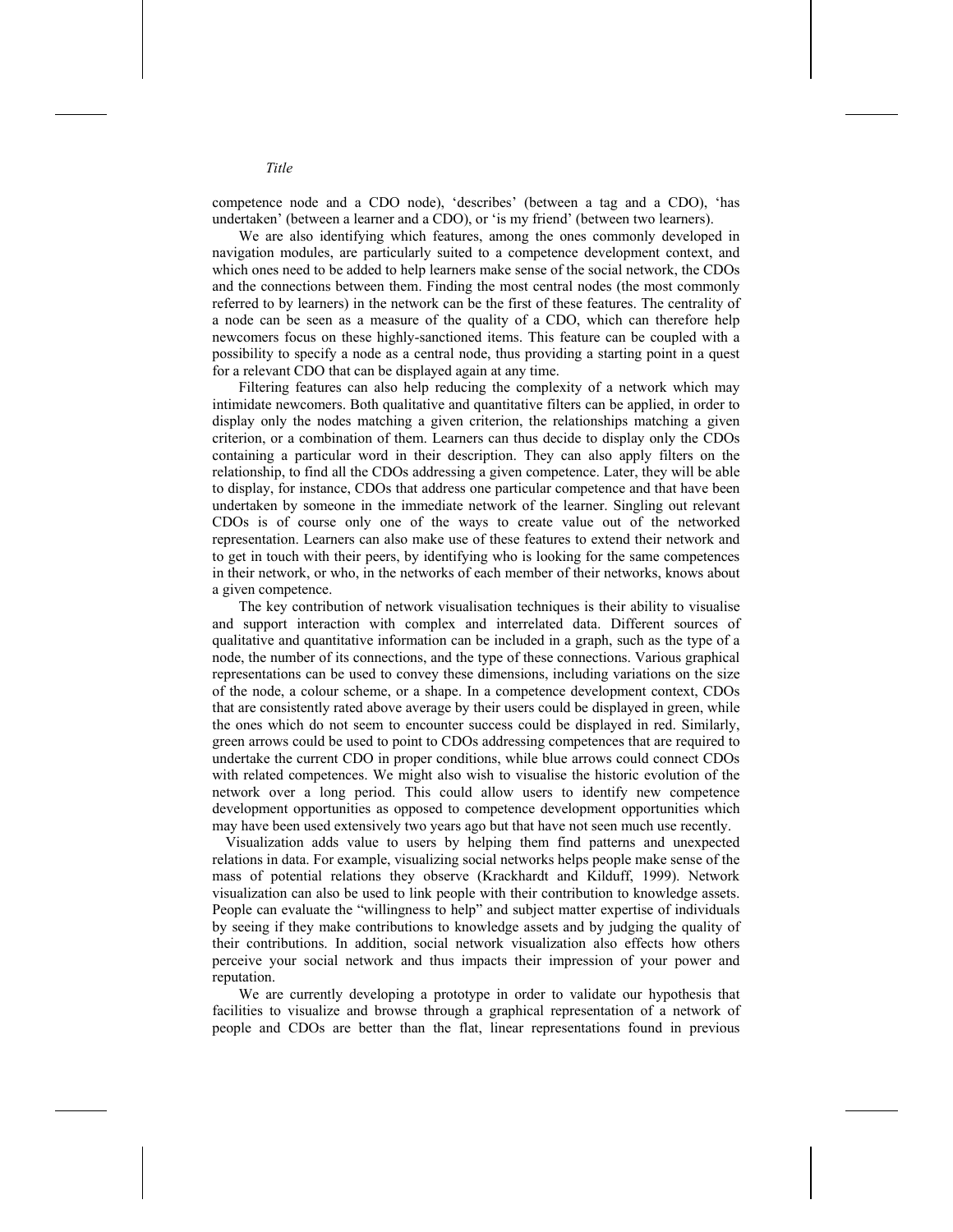environments as they will enable users to single out potentially valuable connections, rekindle existing ones, and ultimately create value out of the 'ocean of possible connections.'

#### [Figure 3 about here]

Figure 3 shows the six executive education programmes (CDOs) at INSEAD that address the competence "Finance and Banking" (FB) including the people who have attended them. This was displayed after filling in the top query panel. We can see in the above visualization that José Pietri has attended two programmes about Finance and Banking, one of which is called Finance for Executives (FFE) and the other GIW (Global Investors Workshop). Placing the mouse over the node causes the full title to be shown. Clicking on the node opens a window which provides a short description of the programme and a link to its full description on the INSEAD website. Clicking on a person opens a window which shows their job title, company and nationality and a link to their full profile. Since José has also attended the same programme as Katrina Maxwell and Takis, either one might now feel more comfortable contacting José to ask what he thought of the Finance for Executive programme. We can also see that the programme CFSGM (Corporate Financial Strategy in Global Markets) has been attended by the most people. If we are looking for people who are interested or have competences in corporate financial strategy, we could look at the profiles of all of these people. We also notice that the MAI (Mastering Alternative Investments) programme has been attended by no-one so perhaps it is a new programme that we should take a look at it. In addition, we can also double click on any node to see its neighbours while either retaining past information or starting fresh, reduce or increase the spacing between nodes, make the nodes smaller, show arrows, and zoom in on a node.

One of the major challenges associated with network representations is their inability to display a large number of nodes. While displaying a few dozen nodes on a rather large display is both feasible and cognitively understandable by humans, trouble arises when one needs to display hundreds of nodes. In such situations, new graphical paradigms must be developed to move away from the complexity and subtlety of the network (Freeman, 2000). Kartoo for instance investigates how 'zones' (rectangular areas of a given colour and surface) can be used when there are too many nodes to display (Kartoo, 2007). These zones cluster the space of nodes into areas satisfying certain conditions. Mechanisms to zoom in these areas and to reveal the full complexity of the network can be devised to move from a macro-level to a micro-level and vice-versa *(*Tufte, 1990). Currently, we are still experiencing difficulties when the number of nodes exceeds 40. One of our solutions to this challenge is to randomly show the best 40 matches.

#### **3 Connection Agents and Game Dynamics**

In order to bring life to the system and stimulate users to gradually move though the different phases of the lifecycle model, we are developing connection agents and game dynamics. Agents and game dynamics aim to bring value to the users by helping them establish "connections" in the four domains identified in Figure 2. In concrete terms, agents can stimulate users on a regular basis to review their own personal profiles and competence development objectives (Angehrn, 1993; Roda et al, 2003) in the light of recent experiences, contributing to (i). Agents can also make sure that users explicitly describe their relationship networks, and are stimulated to extend them through exchanges with appropriate peers, contributing to (ii). Game-like dynamics, beyond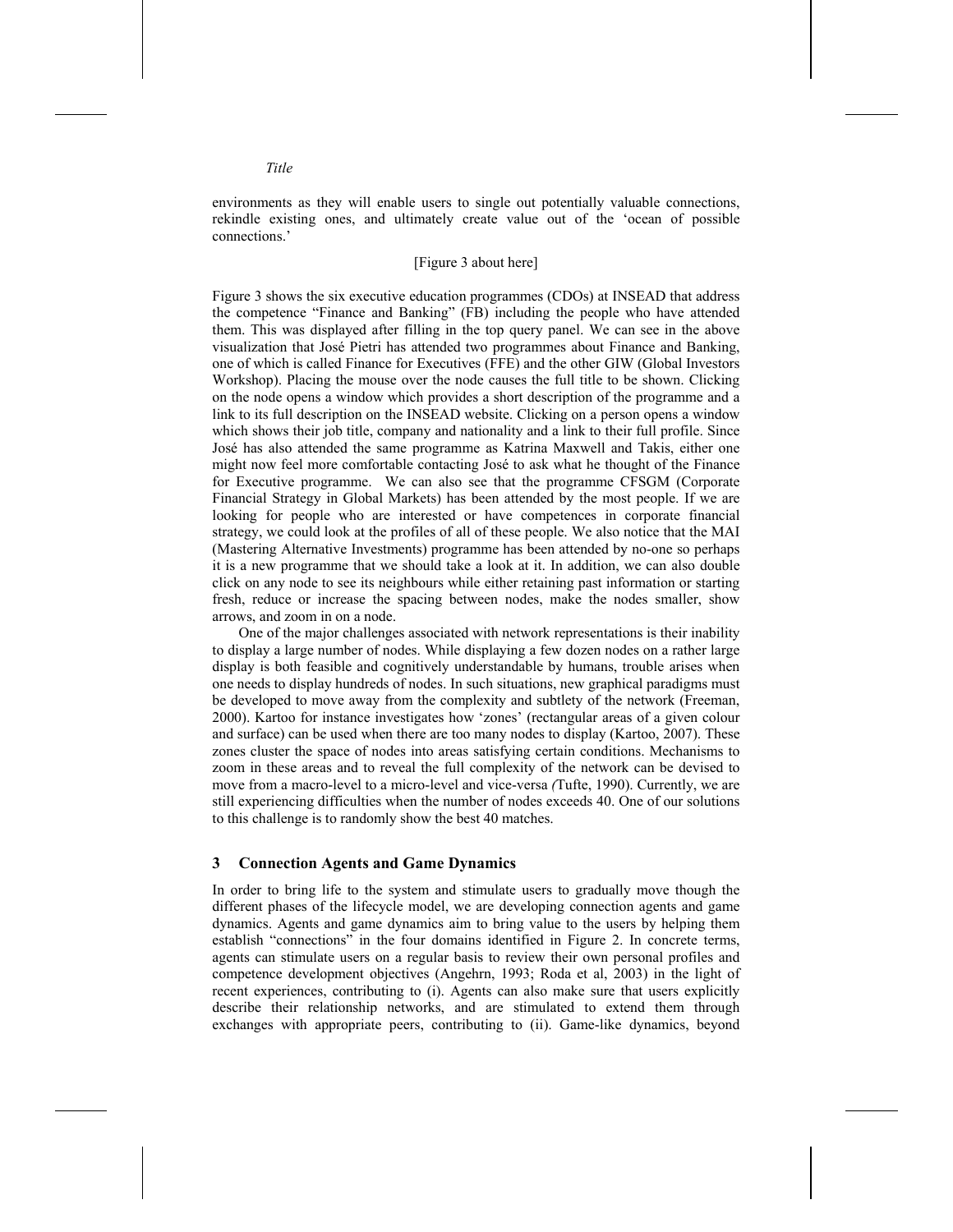supporting individual and collaborative learning (Wideman et al, 2007; Manzoni and Angehrn, 1997) can also contribute significantly to (ii), providing an opportunity for users to meet and know each other in informal contexts. Furthermore, agents can reduce the search costs for relevant CDOs and proactively invite users to explore them, contributing to (iii). Finally, agents or game dynamics can help users learn to use the specific features of the Competence Development system more efficiently, contributing to (iv) e.g. by 'connecting' novice and expert users so that they can share best practices in using the system in an effective way.

Agents can be perceived by users as virtual characters inhabiting the network and responsible for enhancing the users' experience. A concrete example of an agent we are currently investigating is the so-called "Personal Development Agent", who acts as a personal coach (Roda et al, 2003; Cross and Parker, 2004). The goal of this agent is to help users better understand themselves and their needs by helping them formalise their objectives as well as their current and desired competences. It will suggest existing competences related to the ones users have indicated, and will provide them with initial tentative connections to both relevant users who have a similar user profile and to relevant CDOs that they may want to explore. Other agents include "CDO Connection Agents", responsible for maintaining a consistent network of relationships between the CDOs included in the system, and "Concierge Agents" responsible for updating users about relevant events, particularly when they log in after a while and need to be "reconnected" with the community.

Game dynamics can be defined as experiences that help participants gain awareness of a complex situation by letting them experiment with various solutions to a problem, and by showing them the consequences of their choices. They provide a situated context for learning and encourage participants to try and experiment, while ensuring that they learn something out of it via feedback on their decisions (Rogers, 2003). Teams seem to provide a very good setting for games, as they regroup different users with different experiences and approaches to a given problem. They are especially interesting because they trigger debate and discussion as to how to best solve the current situation, thus making everybody even more engaged in the game scenario.

Games and agents work together. Agents play two roles: (i) selecting the best candidates for a game and (ii) stimulating individual users to engage in the game. Ultimately, these embedded dynamics are all focused towards promoting and stimulating *action*, via dynamically-generated suggestions, maintaining existing relationships (connections) and promoting a high level of willingness to exchange within a community. Such actions aim specifically at helping users *discover and connect* to network resources (other users, or different types of knowledge assets (Boisot, 1998)) which will support their own social and competence development, *learn about and from* other users through game-like dynamics developed to encourage them to share their competences and work together towards a common objective, *identify and engage in* suitable CDOs (formal learning) or more informal knowledge exchanges with relevant peers and experts, and finally increase their motivation to *share their own experience and insights* which will contribute to an increase in the overall value of the system both for themselves and the user community.

#### **4 Connection Games**

We are currently designing four different types of innovative "Connection Games": **Profile-related** Connection Games, **CDO-related** Connection Games, **Collaboration**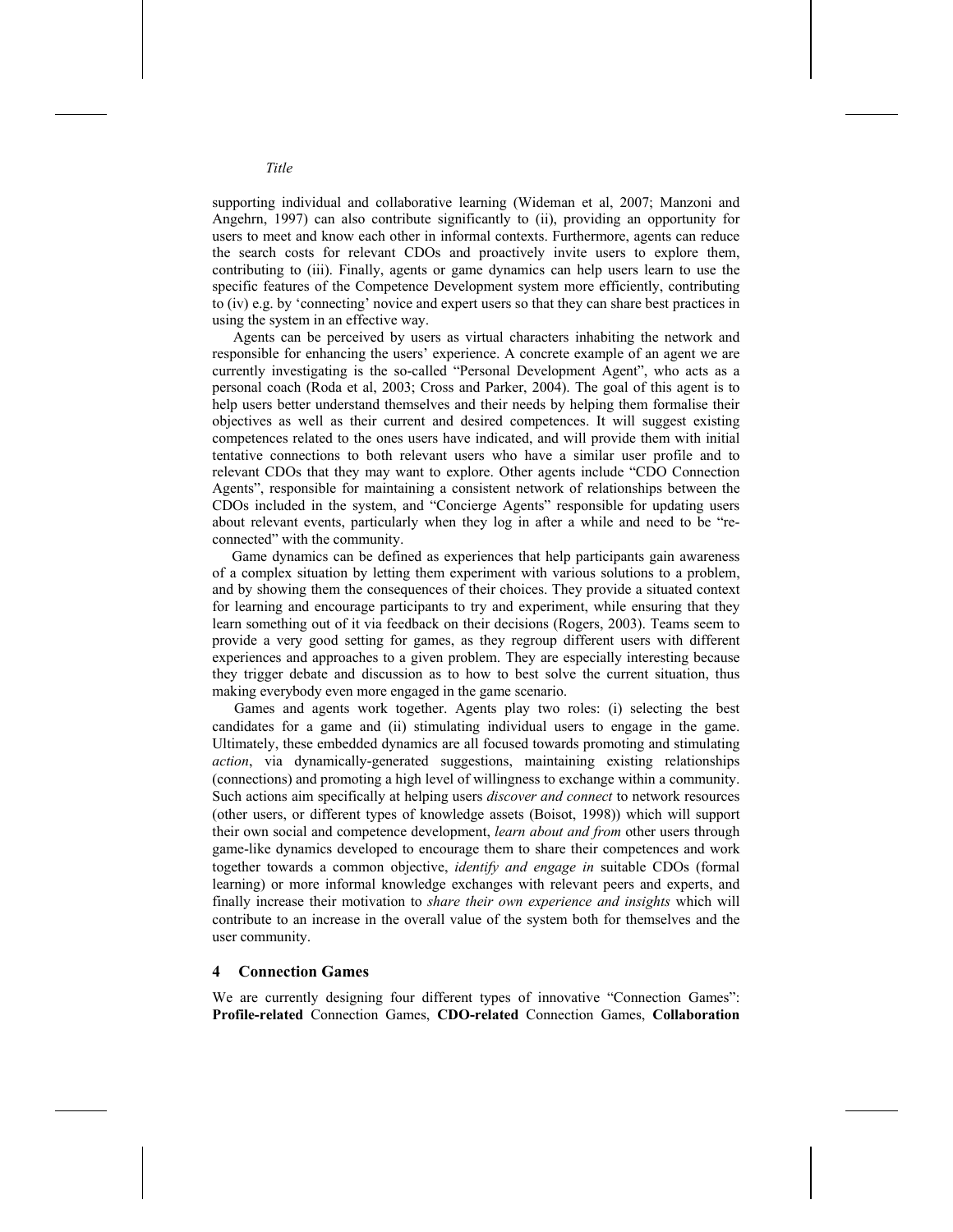**and Knowledge** Connection Games, and **Organizational** Connection Games to be deployed in online communities and competence development networks..

Profiles are central for each community of users engaged in exchanging formal and informal knowledge related to competence development. It is for instance there that individuals can map explicitly their experiences as well as their ambitions, providing a basis for matching as well as information and inspiration for other users. **Profile-related Connection Games** use profiles as a basis for stimulating the creation of new connections or the reinforcement of existing ones in all four domains shown in Figure 2. In particular, such Connection Games can help individuals better understand how to gradually improve their own profiles, as well as to critically re-assess and redefine their competence development objectives and plans. At the same time, through exposure to other user profiles, individuals can identify relevant users to connect with for knowledge exchange, as well as discover new CDOs. Finally, exploring profiles of other users can inspire individuals to improve their own profile, making them more attractive to other users and hence increasing the probability of value-adding connections. However, as some users may not wish to share their personal profiles, only users who choose to make their profiles available to other users will be selected to play these games.

**MutAnT** (Mutual Anonymous Tagging Game) is one example of a Profile-based Connection Game. The game is played by an agent-selected large group of users (synchronously or asynchronously) and the profiles used in the game are actually the anonymized profiles of the players themselves. When starting the MutAnT Game, the players are introduced to a realistic scenario and competence development-related challenge. This scenario is represented by the simulated department of an organization featuring a team of employees in a given professional area (from which the players will have been selected based on their experience or competence development objectives). What the players do not know is that the profiles of the employees of the simulated department correspond to those of the actual players. In this context, players (operating in small distributed teams) are challenged by the mission of selecting the three most "promising/interesting" profiles to be promoted to create a new department after the existing one is dissolved (the typical problem of "who to keep" in an acquisition and restructuring situation). In the first phase of the game players are asked to select individually the 3 employees to "save", indicating (1) the reasons for their choice and (2) suggestions on how each one of the selected employees should be supported through a competence development plan. In the second phase of the game the results from the individual selections are aggregated. At this point all the players will be able to access the information produced by other players (particularly the one related to the individuals they selected, as well as to the profile of the employee "representing" them). Winners in the game can be then determined as the players whose profiles have been selected in the aggregated assessment, as well as the players whose individual selection best matches the aggregated group selection. Beyond achieving the same "connection" objectives as other Profile-based Connection Games we are designing, the MutAnT Game provides direct feedback related to the users profiles, and the opportunity to critically review them on the basis of the information gathered by peers to whom users have been "connected" through the game and who are therefore available for further personalized feedback.

A second type of game we are developing is a **CDO-related Connection Game** in which pairs of anonymous users simultaneously watch and annotate mutually interesting videos, winning points when they use the same words to describe a video. After the game players can decide to let the other player see their profile. This connects users to relevant CDOs and community members.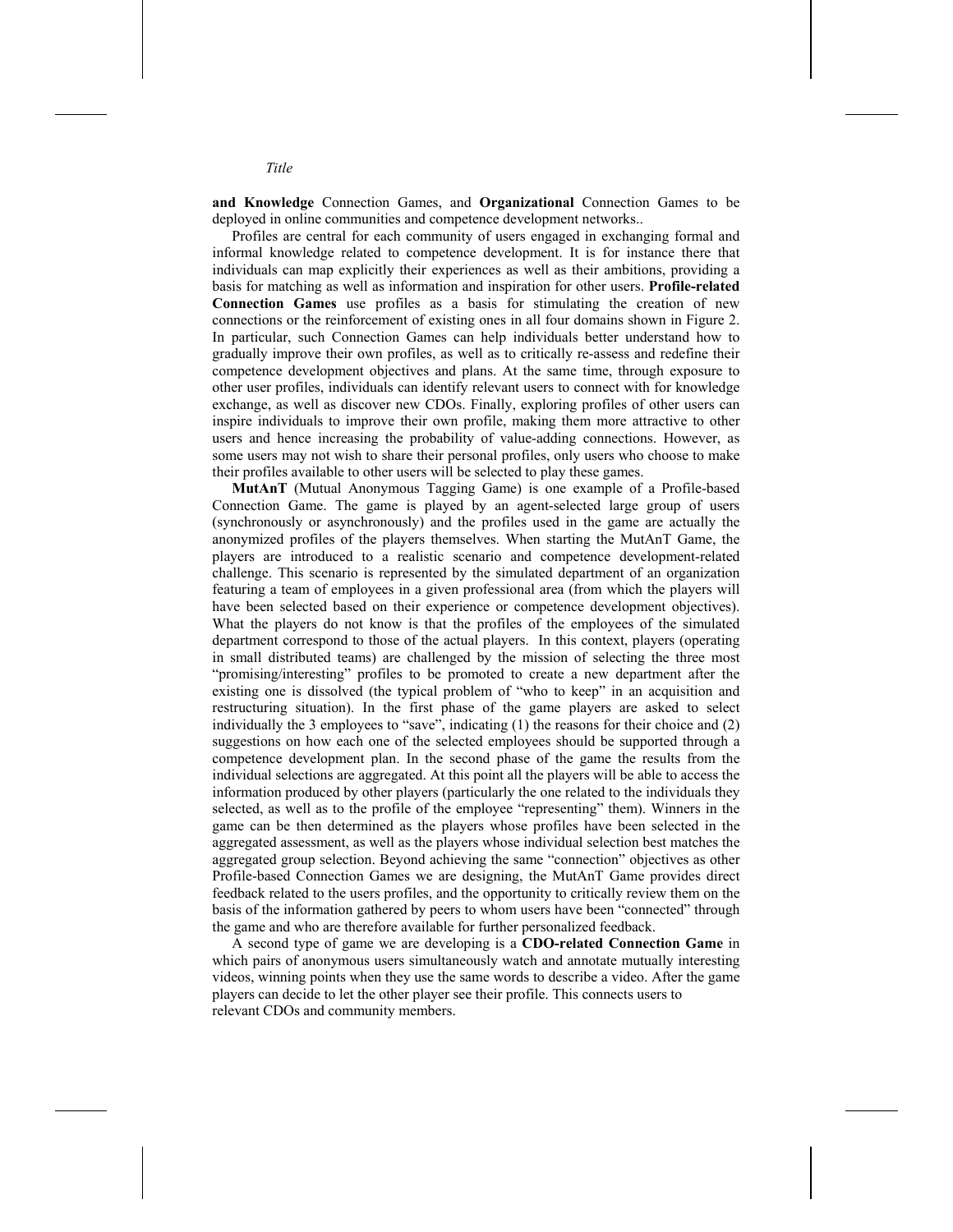Developing the fundamental competences of collaborating effectively is key to the development and sustainability of the user communities of knowledge exchange networks. **Collaboration and Knowledge Connection Games** addressing the development of these competences can hence contribute not only in generating valueadding connections among players but also in increasing the overall competence of the network members to engage in value-creating knowledge sharing exchanges.

Understanding that competence development has not only an individual but also an organizational dimension is also key to helping people reflect and fine-tune their competence development objectives as well as to better understand how competences need to be continuously renewed within companies and how the process of diffusing new competences often meets resistance from people, including ourselves. **Organizational Connection Games** addressing the development of these competences are therefore a fourth type of Connection Games we are exploring to generate value-adding connections among players but also to increase the overall competence of the network members to understand the organizational dimension of competence development and the associated diffusion (and resistance) dynamics.

An overview of Connection Games currently under development at INSEAD is provided in Table 1 in the Appendix.

#### **5 Inside two Usage Scenarios**

This section describes two user scenarios illustrating some of the concepts and approaches we have developed in this article.

#### **5.1 Connecting People to and via CDOs**

In our first scenario we show the interaction of a user interested in locating Competence Development Opportunities (CDOs) related to a given subject, "Ajax". A first approach consists in using the network visualization features to display all the CDOs which address "Ajax" and then use the selective display and network filtering options to narrow down the search to CDOs fitting the specific preferences of the user (e.g. books and online courses addressing "Ajax"). The same network visualization options could then be used to display not only relevant CDOs, but also other users who are knowledgeable about them. In this way, using network visualizations, the user could easily identify people she knows who are in some way related to relevant CDOs (as they have read and commented a related book or attended an online course on the subject). This is similar to the example shown in Figure 3.

A second approach requires the user to indicate explicitly to the system that she is interested in developing her "Ajax" competences by adding this information to her personal profile. Automatically, the agents embedded in the system will be activated and generate suggestions for relevant CDOs, pointing also to discussion forums in which users exchange their opinions about "Ajax", as well as to a list of relevant users to be contacted. In this case, agents would significantly reduce search costs for the user and also help her answering the question "Who do I know who knows about the subject I am currently interested in?" In case none of the people she knows are directly knowledgeable about "Ajax"-related CDOs, the user could use the network visualization features to display relationship networks and identify the "shortest path" to a relevant expert ("Who do I know, who knows somebody, who knows somebody … who is knowledgeable about "Ajax").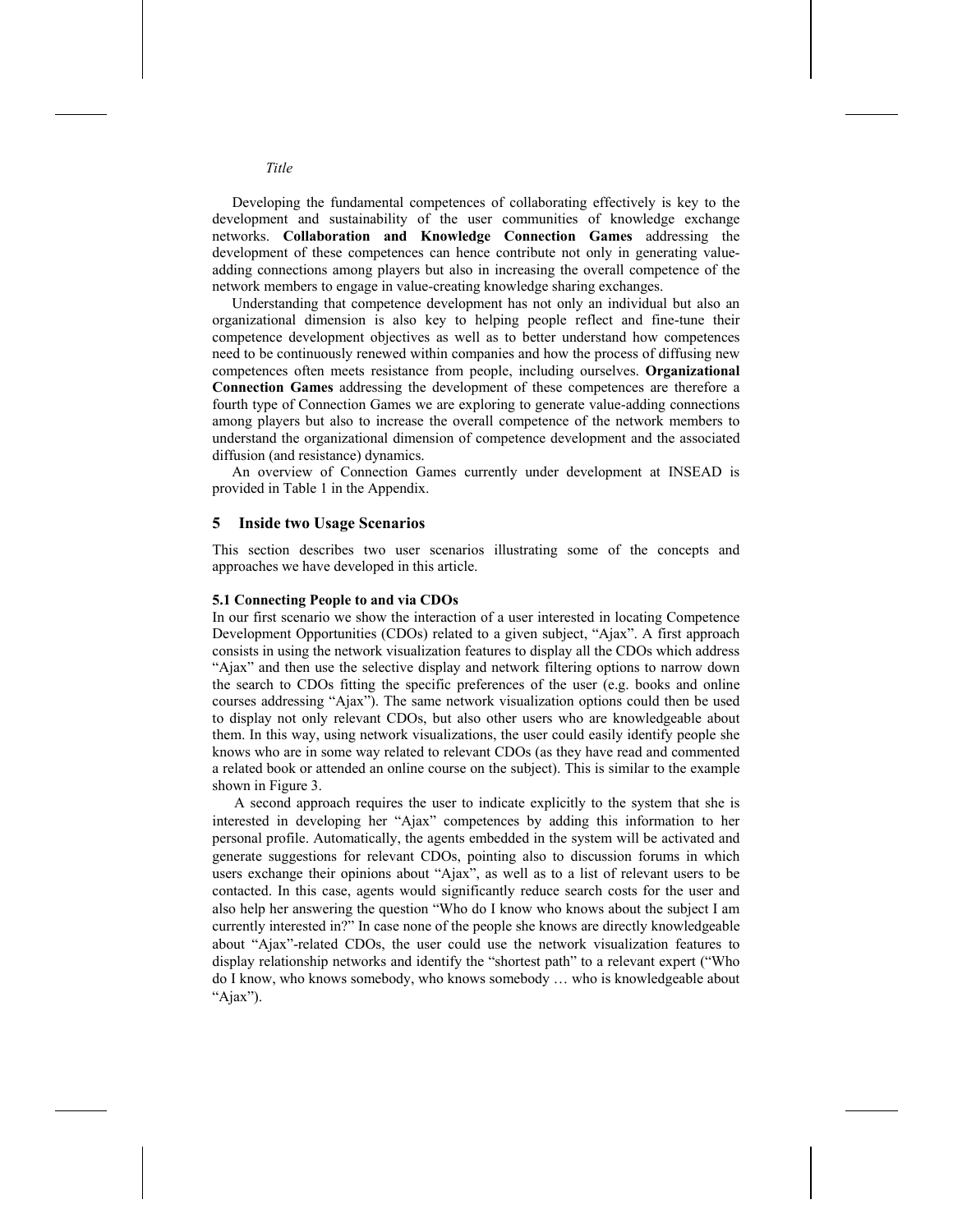#### **5.2 Connecting People to People**

In our second scenario we take the viewpoint of a user who wants to explore alternative careers. Many individuals who visit the TENCompetence website in order to reflect on their current competences, to learn which functions or jobs are within their reach, or to explore the possibility of learning new skills or working in a new field will be doing so in the context of managing their own career development.

We may need to explore alternative careers at many different stages of our lives. When we are young and need to choose our first career, when we have experienced a career crisis beyond our control like losing our job due to down-sizing or de-localization, when we want to re-enter the work-force after raising children, or simply because we start to question, at any age, if we are really doing what we want with our life.

#### *User Description*

Caroline, a 46 year old professional woman, recently lost her job when her company decided to merge two business units. She knows it is not going to be easy to find another position in her field. She lives in France, a country with a very high unemployment rate. Fast approaching 50 and with two school aged children, she doubts that she will ever be able to find work in the youthful world of marketing again. Her self esteem has also taken a severe blow - was she chosen to go because she was bad at marketing? Or was it the office politics? Maybe she should also try finding a new job in another field – but what? What else could she do? What are her competencies? What jobs correspond to these competencies? And which of these alternatives would she actually like?

 Unfortunately, there aren't many people with whom she can discuss her dilemma. She has to be careful, if word gets out that she was fired, she may never work again. No one wants to hire a failure, and that's what she feels like these days. In fact, she thinks it's probably best to avoid people when she feels like this – she is tired of the sympathy offered by her close friends, and she doesn't want to make use of her business contacts until she has a positive attitude, and a good story.

 The kids are at school, the rest of the world is busy, and she has time on her hands. She makes a cup of coffee, turns on her computer and googles "lifelong competence development".

#### *First visit – Building Awareness*

One of the websites she comes across is the TENCompetence website – where she is greeted by a "Personal Development Agent" that we'll call Wendy. Wendy asks Caroline if it is her first visit to the site. On learning that it is, Wendy gives Caroline a very quick overview of the site. She then asks Caroline to click on the option below which interests her most.

- A. Keep up-to-date with developments in field of expertise.
- B. Reflect on current competences in order to know which functions or jobs are within reach.
- C. Improve proficiency level in a specific competence
- D. Explore the possibility of learning new skills or working in a new field

Caroline chooses option B. Wendy explains to Caroline that in the "reflection" phase she will create her "Professional Identity Profile" (Maxwell et al, 2007). This profile will initially be made up of four parts.

• A personality test which measures basic but implicit assumptions about what is desirable and possible in our lives and in the world.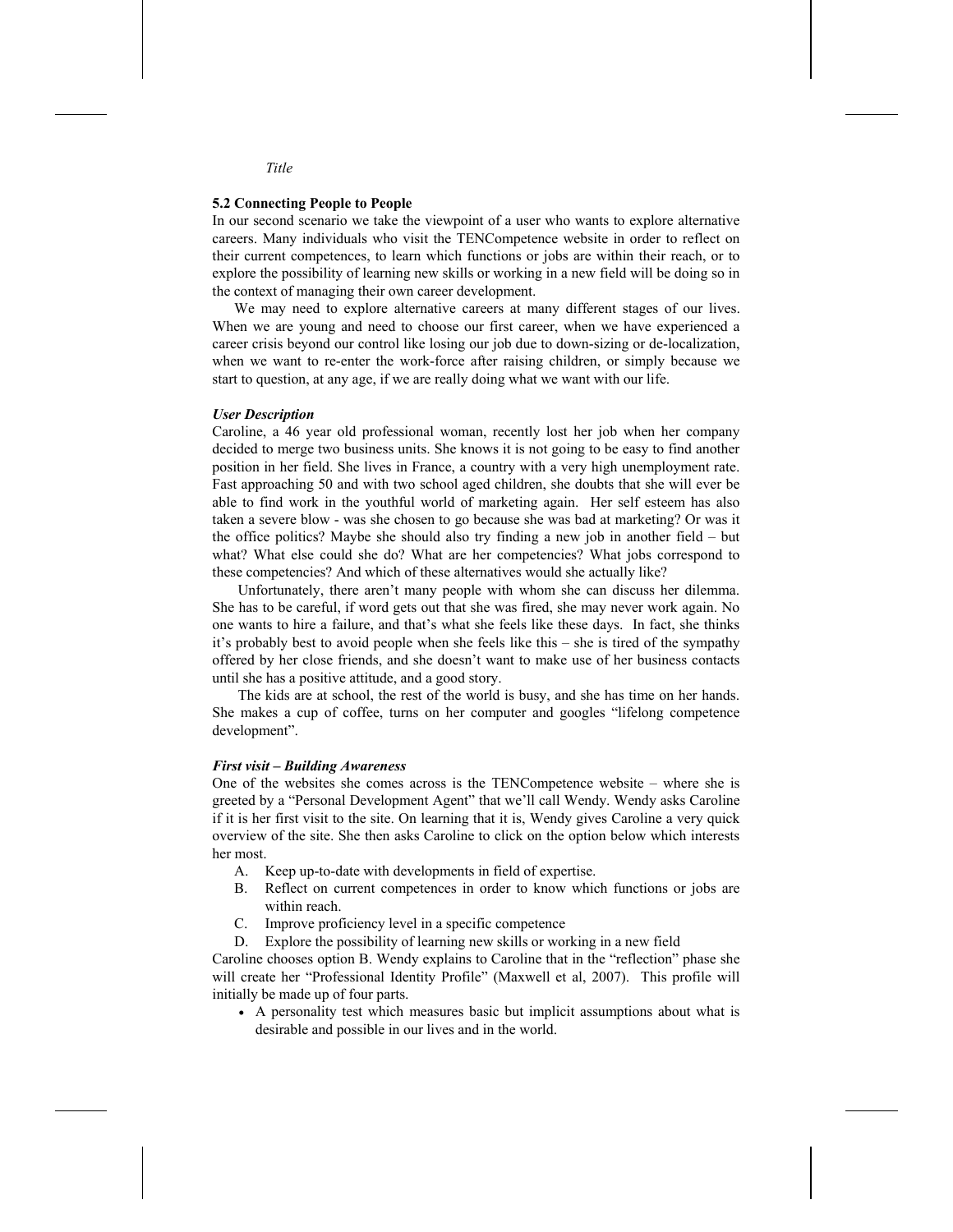- A "career anchor" survey to determine the competencies, preferences and workrelated values that we would be unwilling to give up.
- A "life experience" survey to provide details about the jobs (and other related activities ) we have already tried, and what we liked and disliked about each of them.
- Other basic information such as education, age, sex, nationality, and language(s).

By completing her profile, Caroline will not only learn more about herself, she will also be able to learn what jobs people similar to her (i.e. with her basic and work-related values) have or have not found satisfying and why. This should give her some good ideas about alternative careers.

Caroline can then contact the people behind the jobs (and comments) that sound interesting to her in order to learn more about their experiences. She can also use further narrow down the career list, using network visualization and navigation tools, to show only the careers, for example, of "all women in France, between 45 to 55, who share her values". Since they share the same values, live in the same country, and are at the same point in their lives, it is very likely that these women can provide some useful advice. Caroline may even find a good role model in this group. Of course, Caroline is not limited to contacting people with her values – this is just to help narrow down initial job ideas. In addition, if Caroline desires to discuss her test results face-to-face with a real person, she can also use the TENCompetence site to find a career counselor.

Wendy asks Caroline if she would like to start creating her Professional Identity Profile. She tells her that her true identity will never be revealed to anyone without her permission. Wendy helps Caroline log-in to the system in order to create her private space.

#### *Moving from Awareness to Interest*

Every time Caroline visits the TENCompetence site she is greeted by Wendy. Wendy encourages Caroline to complete each part of her Professional Identity Profile. As Wendy learns more about Caroline she will be able to help her connect to different information resources and people.

#### *Moving from Interest to Trying/Engaging*

Caroline has now completed her profile, learned a lot about herself, and has some good ideas about alternative careers that she would like to explore. She also feels less depressed and socially isolated. Wendy told her about a "Fired and over Forty" forum. Via this forum she has made a couple of new friends in her situation and they keep each other up-to-date on their progress and mutually encourage each other. It is nice being in contact with others in her situation.

Wendy also told her about a young person who wanted to work in marketing who was looking for someone to give him a mock interview. Caroline has experience in this area, likes to help others, and does have some extra time, so she agreed to do this. Plus she might like to have some mock interviews herself later! She interviewed the young man via Skype's video-conferencing facility, and gave him some feedback that she hopes will help him improve his story. Wendy has added him to Caroline's "helped" list.

Wendy has also prompted Caroline to add a list of possible careers that she is interested in exploring to her Professional Identity Profile. When Wendy found out that Caroline was interested in jobs in public relations, she directed Caroline to CDOs that could help her learn more about this area. In addition to pursuing this idea with her real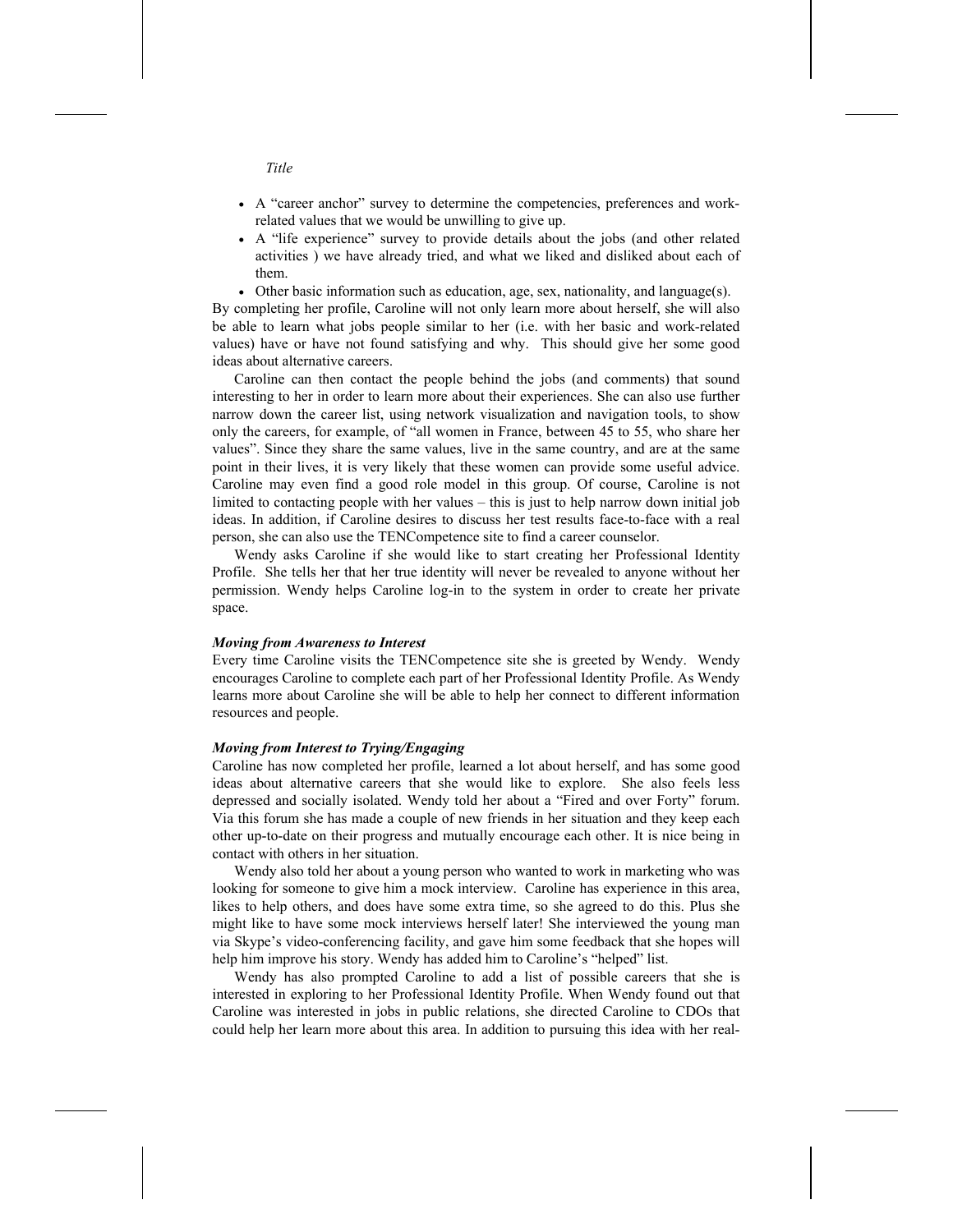life contacts, Caroline is also using the filtering options on the site to find people who have recently worked in this area, for example "Anyone over 40 who has worked in public relations in the last two years". For now, she is curious to see what type of background they have, what type of public relations they do, what books they recommend, and what groups they belong to… maybe later she'll even contact one of them and ask for advice. For the moment she just adds links to interesting profiles to her "potential contacts" list. On another occasion Wendy will ask Caroline if she would like her to contact some of these people on her behalf.

#### *Moving from Trying/Engaging to becoming Actively Involved and Connected*

One day when Caroline logs into the site, Wendy asks her if she would like to participate in the "Convince Me" game. In the anonymous version of the game, people who want to work in a field try out their stories – a short explanation that links what you have been doing with what you want to become – on people who work or have recently worked in that field. Each judge reads the story and votes yes or no. They are also asked to give a few reasons for their decision. In the non-anonymous video version, people make a video of themselves selling their story. In the video version participants not only receive feedback about their story, but also about how they have presented themselves. People "win" when they have a story that convinces all the judges.

As a contestant, Caroline decides to try out her "marketing to public relations" story in order to receive feedback about how it can be improved. For the moment, she does not want to appear in video herself; however, she decides to judge some video version contestants who want to work in marketing. Later Caroline decides to contact one of the contestants to see how they are getting on.

#### **6 Conclusions and Further Research**

In this article we have motivated and presented three specific connection-enhancing features and dynamics: network visualization and navigation tools, connection agents and games, that we believe are necessary to gradually "connect" users - to themselves, to the user community, to relevant knowledge assets in the system, and to the system itself - as well as increase their motivation and capability to act as active members of a knowledge exchange network.

Network visualization and navigation tools which enable users to switch from "linear" to "network"-based models, through the deployment of visualizations of dense social and knowledge networks representing relationships between people and different types of knowledge assets (competences, learning objects, competence development programmes, CDOs, etc.) have a very high potential value. Nevertheless further research is needed to resolve a number of representation and complexity-related challenges.

Connection agents operating dynamically and proactively with the user community suggesting and creating value-adding connections among users and between users and relevant knowledge assets and community activities are a second high impact domain we have identified. However, the mechanisms regulating the intervention dynamics of such agents throughout the Competence Development Lifecycle, and how such agents can gradually develop a trust-based relationship with users (agent acceptance challenge) needs to be explored further.

Finally, the design of engaging game-based dynamics as a way of strengthening and extending social networks is the third promising research area we have identified. Next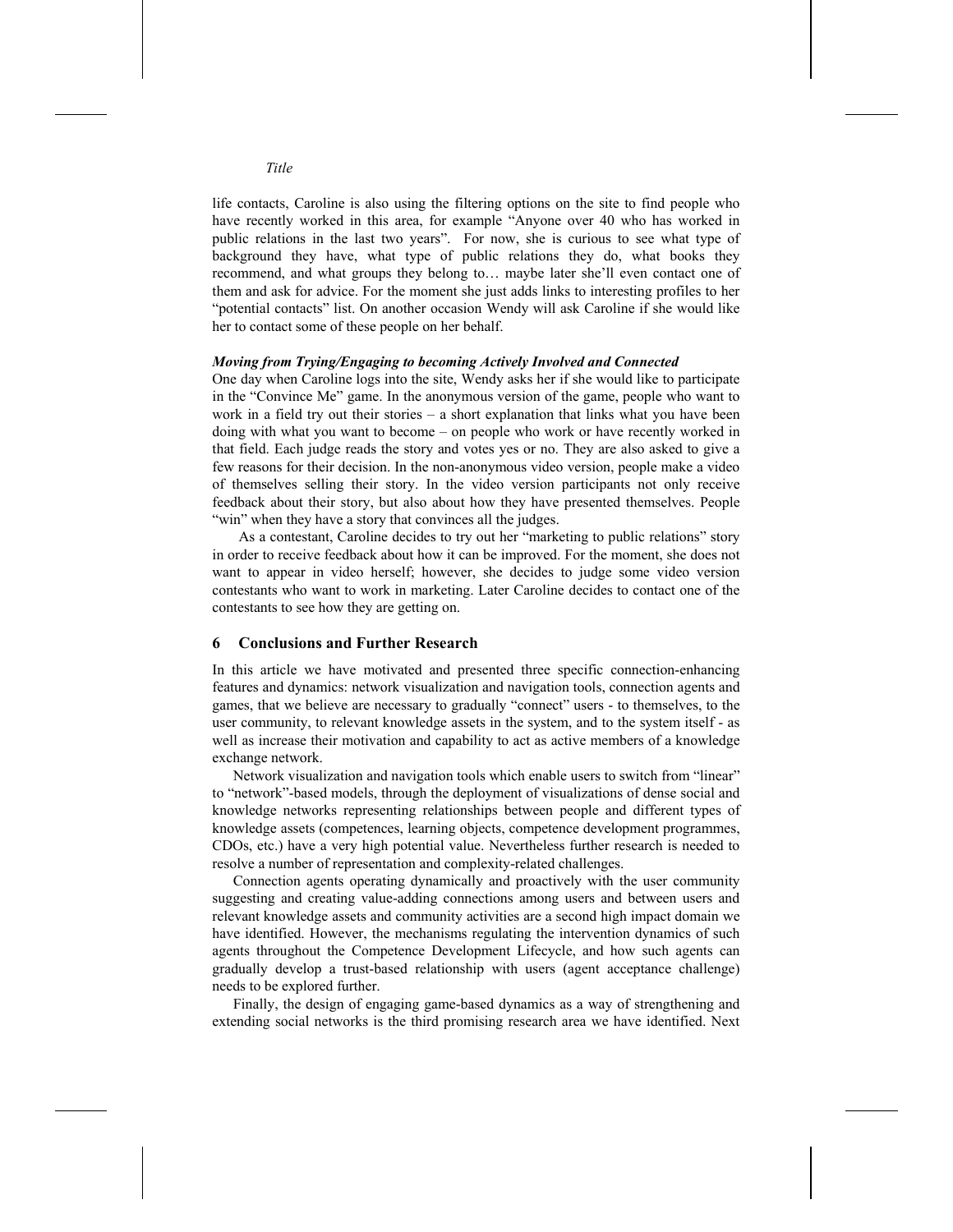steps include evaluating and fine-tuning our games and tools using an action research methodology and data triangulation (electronic surveys, interviews and system log files) in order to guarantee (a) their acceptance by users, and (b) the effective value created through the involvement of games at the individual, group and user community levels. In addition, further research is required to explore in detail the inter-play between games and agents intervening before (players selection), during (involvement stimulus), and after (reflection/game experience debriefing stimulus) the competence-related connection games.

We are currently developing prototypes in the context of the TenCompetence project to validate these components and assess their suitability to extend current competence development systems.

#### **Acknowledgements**

This article is a revised and extended version of a paper presented with the collaboration of Eleni Boursinou at the TENCompetence Open Workshop in Manchester, UK, 11th and 12th January 2007. This work has been partially sponsored by the TENCompetence Integrated Project funded by the European Commission's 6th Framework Programme. (http://www.tencompetence.org/)

#### **References**

- Angehrn, A.A. (1993), Computers That Criticize You: Stimulus-Based Decision Support Systems. *Interfaces*, Vol. 23, No. 3, pp. 3-16.
- Angehrn, A.A., Schoenwald, I., Euler, D. and S. Seufert (2005). Behind EduChallenge: An Overview of Models Underlying the Dynamics of a Simulation on Change Management in Higher Education; *SCIL Report.*
- Angehrn, A.A. (2006a). L2C: Designing Simulation-based Learning Experiences for Collaboration Competencies Development; *ALT-C 2006; 13th International Conference of the Association for Learning Technology,* 5-7 September 2006, Edinburgh, Scotland.
- Angehrn, A.A. (2006b). Designing SmallWorld Simulations: Experiences and Developments; *The 6th IEEE International Conference on Advanced Learning Technologies (ICALT 2006),* 5-7 July 2006, Kerkrade, The Netherlands.
- Boisot, M.H. (1998), *Knowledge Assets*. Oxford University Press.
- Brown, J.S. and P. Duguid (2000), *The Social Life of Information*. Harvard Business School Press, Boston, MA.
- Cheak A., Angehrn, A.A., and P.B. Sloep (2006), Enhancing Lifelong Competence Development and Management Systems with Social Network-based Concepts and Tools. *ICALT 2006*, pp. 487-488.
- Coenen, T, Kenis, D, Van Damme, C, and E. Matthys (2006). Knowledge Sharing over Social Networking Systems: Architecture, Usage Patterns and Their Application. In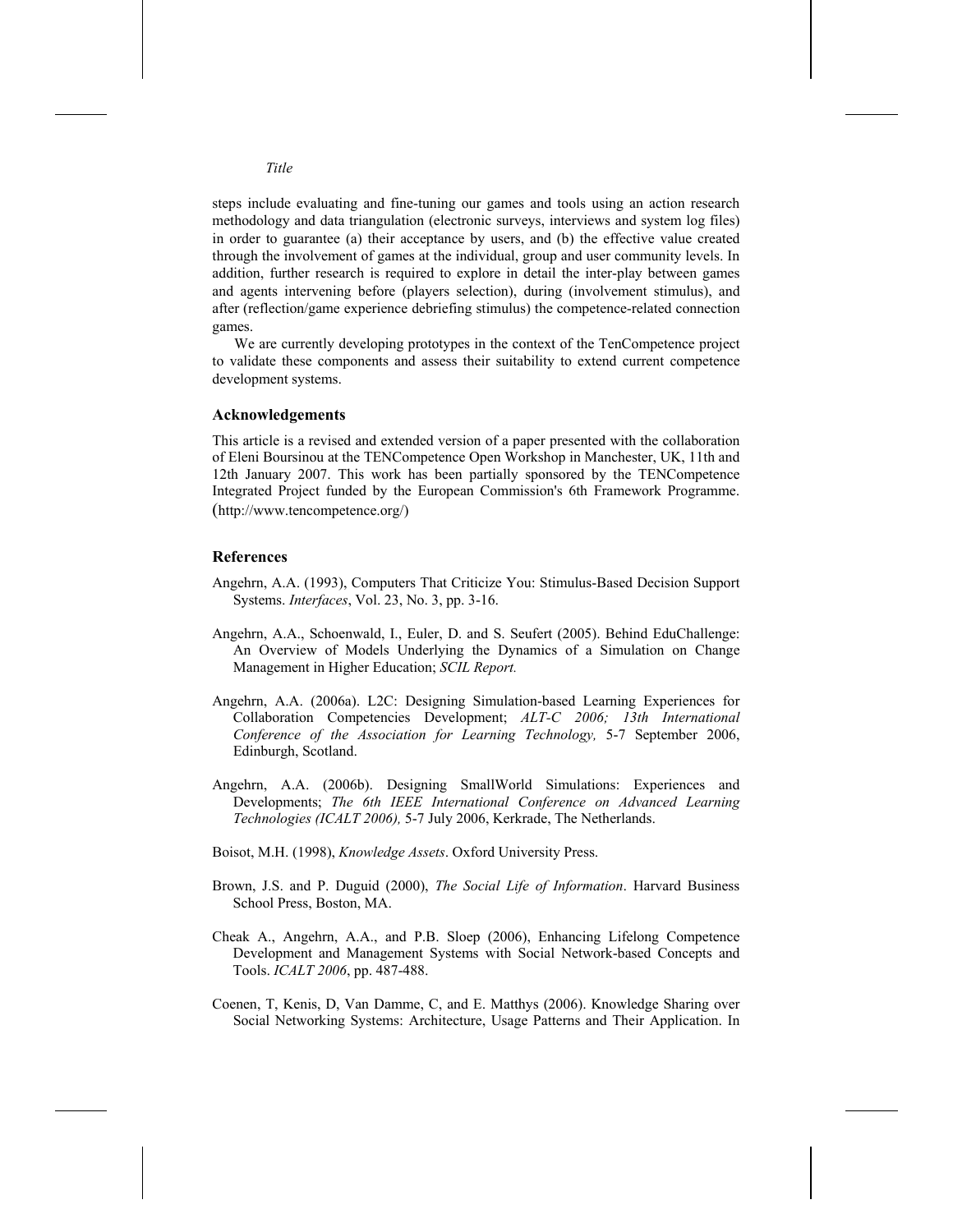R. Meersman, Z. Tari, P. Herrero et al. (Eds.): *OTM Workshops 2006, LNCS 4277*, pp. 189-198. Springer-Verslag.

- Cross, R., Parker, A., Prusak, L., and S. Borgatti (2001), Knowing What We Know: Supporting Knowledge Creation and Sharing in Social Networks. *Organizational Dynamics*, Vol. 30, No. 2, pp.100-120.
- Cross, R. and A. Parker (2004), *The Hidden Power of Social Networks: Understanding How Work Really Gets Done in Organizations*. HBS Press, Boston, MA.
- Fliaster, A. and J. Spiess (2008), *Knowledge Mobilization through Social Ties: The Cost-Benefit Analysis,* Schmalenbach Business Review, forthcoming January 2008.
- Freeman, L. C. (2000). Visualizing Social Networks. *Journal of Social Structure*, Vol. 1, No. 1, http://www.cmu.edu/joss/content/articles/volume1/Freeman.html [Retrieved on December 18, 2007]
- Heer, J, and Boyd, D (2005). Vizster: Visualizing online social networks. *In proceedings of InfoVis 2005 , IEEE Symposium on Information Visualization.* http://jheer.org/publications/2005-Vizster-InfoVis.pdf [Retrieved on June 13, 2007].

Kartoo (2007). http://www.kartoo.net/e/eng/index.html [Retrieved on June 6, 2007].

- King Research (2007), *The Value of Online Communities: A Survey of Technology Professionals,* KACE Network Inc., June 2007. http://www.kace.com/pdf/KingResearch\_The\_Value\_of\_Online\_Communities.pdf
- Koper, R. and M. Specht (2006), TenCompetence: Lifelong Competence Development and Learning. In *Competencies in Organizational E-Learning: Concepts and Tools,*  edited by M.-A. Sicilia, University of Alcalá, Spain.
- Krackhardt, D. and M. Kilduff (1999), Whether Close or Far: Social Distance Effects on Perceived Balance in Friendship Networks, *Journal of Personality and Social Psychology*, Vol. 76, No. 5, pp. 770-782.
- Lesser, E.L. and J. Storck (2001), Communities of practice and organizational performance, IBM Systems Journal, Vol. 40, No. 4, pp. 831-841.
- Levin, D.Z. and R. Cross (2004), The Strength of Weak Ties You Can Trust: The Mediating Role of Trust in Effective Knowledge Transfer, *Management Science*, Vol. 50, No. 11, November 2004, pp. 1477-1490.
- Manzoni, J.F. and A.A. Angehrn (1997), Understanding Organizational Dynamics of IT-Enabled Change: a Multimedia Simulation Approach. *Journal of Management Information Systems*, Vol. 14, No. 3, pp. 109-140.
- Maxwell, K., Angehrn, A.A. and B. Sereno (2007), *Increasing user value through professional identity profiles, profile-based connection agents and games,* Proceedings of the 5th International ePortfolio Conference, 17-19 October 2007, Maastricht, The Netherlands.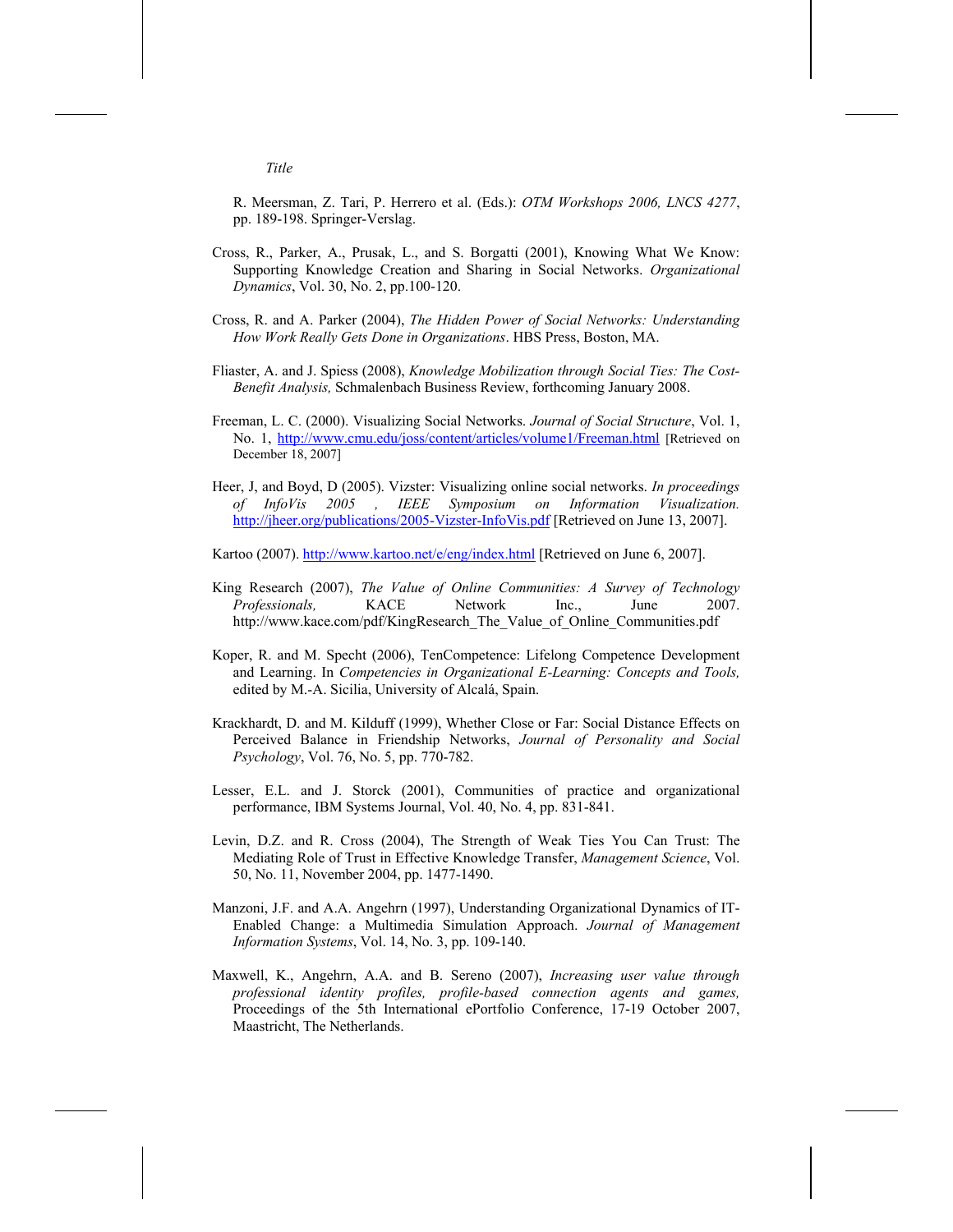- Maslow, A.H. (1987), *Motivation and Personality*. 3rd edition. Harper & Row, New York.
- McAfee, A.P. (2006), Enterprise 2.0: The Dawn of Emergent Collaboration. *MIT Sloan Management Review*, Spring 2006, Vol. 47, No. 3, pp. 21-28.
- O'Reilly, T. (2005), What Is Web 2.0: Design Patterns and Business Models for the Next Generation of Software. *Published on O'Reilly, http://www.oreilly.com/* [Retrieved on April 23, 2007].
- Roda, C., Angehrn, A.A., Nabeth, T., and L. Razmerita (2003), Using Conversational Agents to Support the Adoption of Knowledge Sharing Practices. *Interacting with Computers*, Vol. 15, No. 1, pp. 57-89.
- Rogers, E.M. (2003), *Diffusion of innovations* (5<sup>th</sup> ed.). Free Press, New York, NY.
- Sawhney, M. and E. Prandelli (2000), Communities of Creation: Managing Distributed Innovation in Turbulent Markets, *California Management Review*, Summer 2000, Vol. 42, No. 4, pp. 24-54.
- Tufte, E. (1990). *Envisioning Information*. Graphics Press USA
- von Ahn, L. and L. Dabbish (2004). Labeling Images with a Computer Game; *ACM CHI-2004*, April 24-29, Vienna, Austria.
- von Ahn, L., Kedia, M. and M. Blum (2006). Verbosity: A Game for Collecting Common-Sense Facts; *ACM CHI 2006*, April 22-28, Montreal, Canada.
- Wasserman, S. and K. Faust (1994), *Social Network Analysis: Methods and Applications*. Cambridge University Press, Cambridge.
- Wenger E., McDermott, R., and W.M. Snyder (2002), *Cultivating Communities of Practice: a Guide to Managing Knowledge*. Harvard Business School Press, Boston, MA.
- Wideman, H.H., Owston, R.D., Brown, C., Kushniruk, F.H., and K.C. Pitts (2007), Unpacking the Potential of Educational Gaming: a New Tool for Gaming Research. *Simulation & Gaming*, Vol. 38, No. 1, pp. 10-30.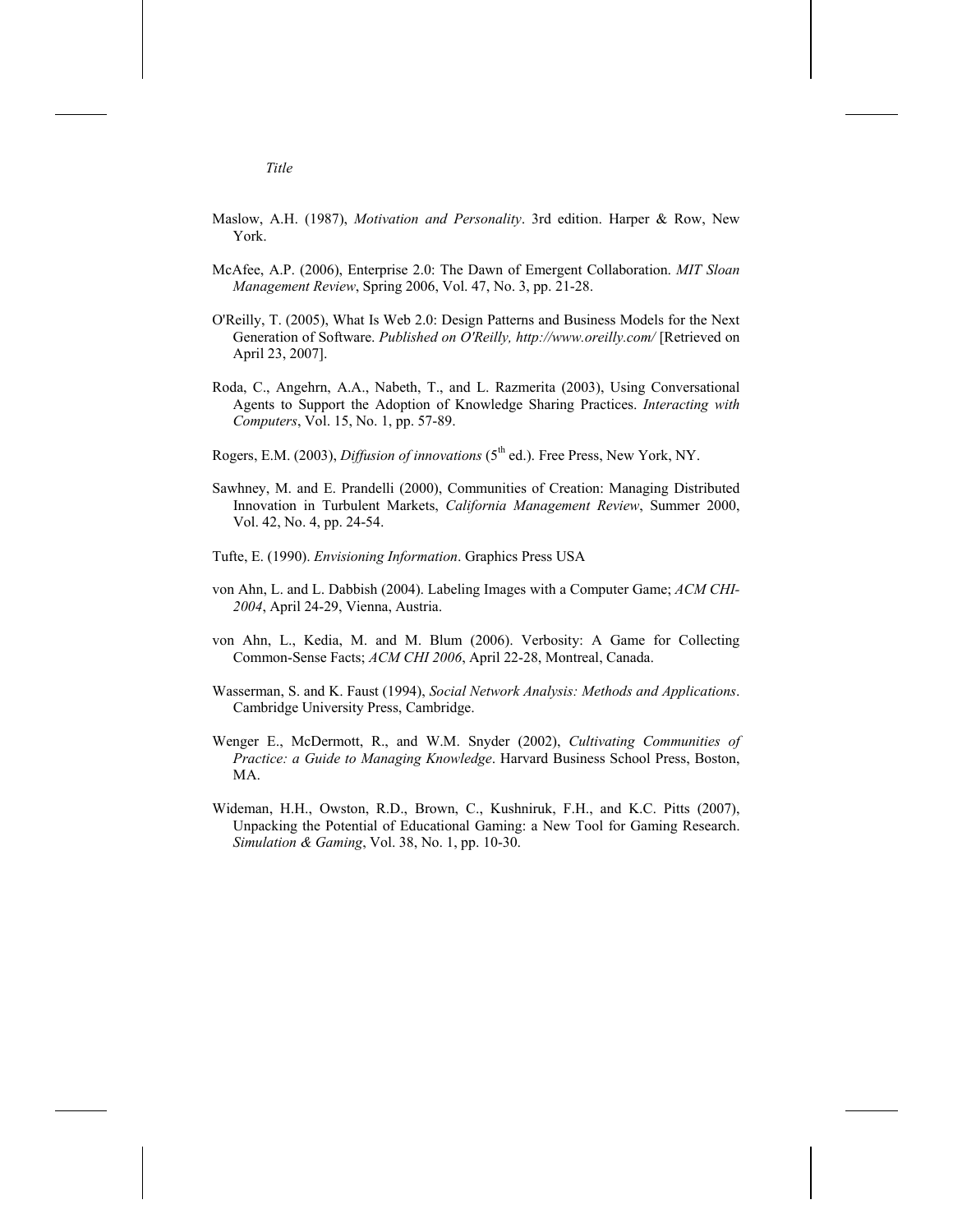

**Figure 2** Four Domains for Connection-Enhancing Embedded Dynamics

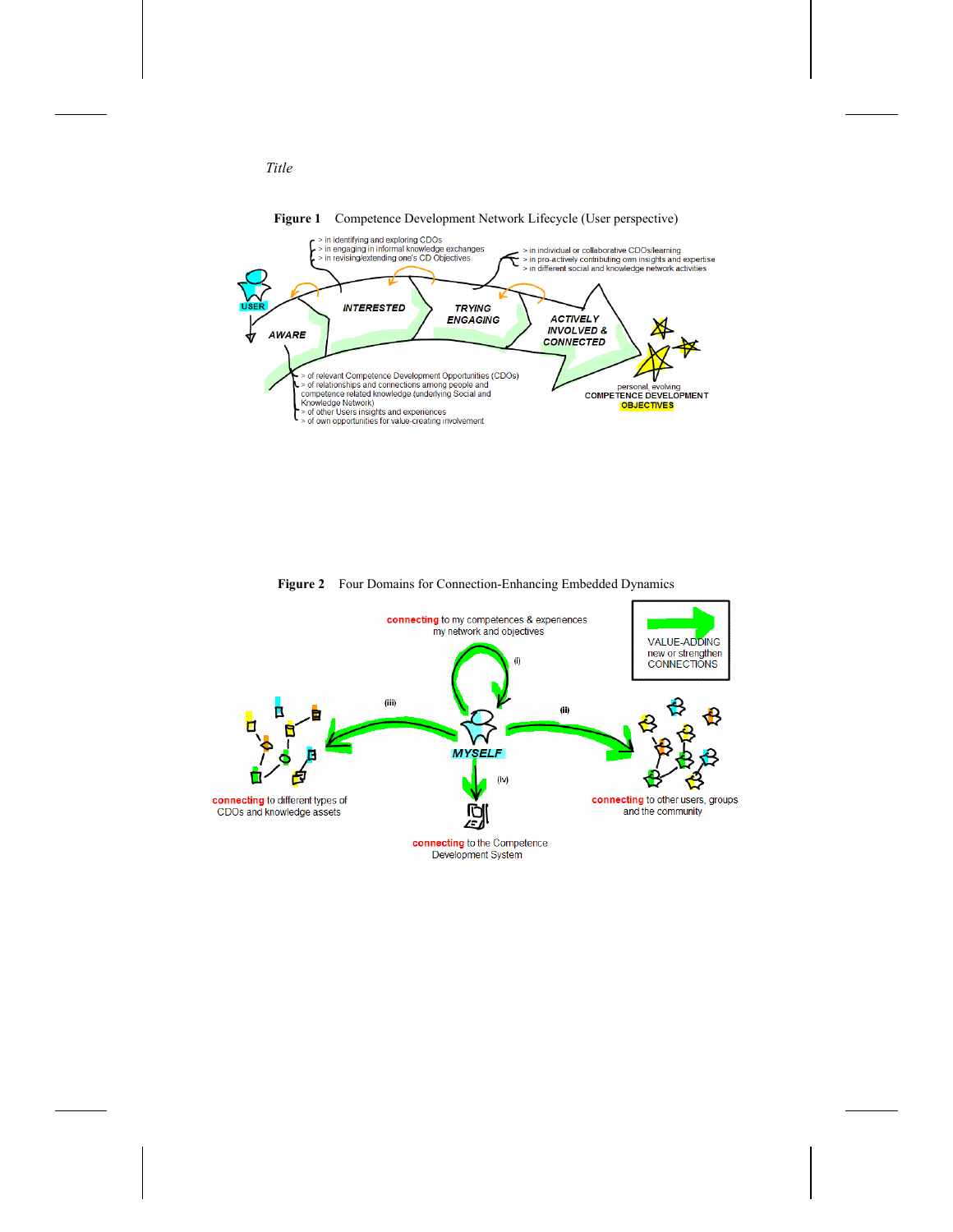

**Figure 3** Network Visualization and Navigation Prototype developed at INSEAD